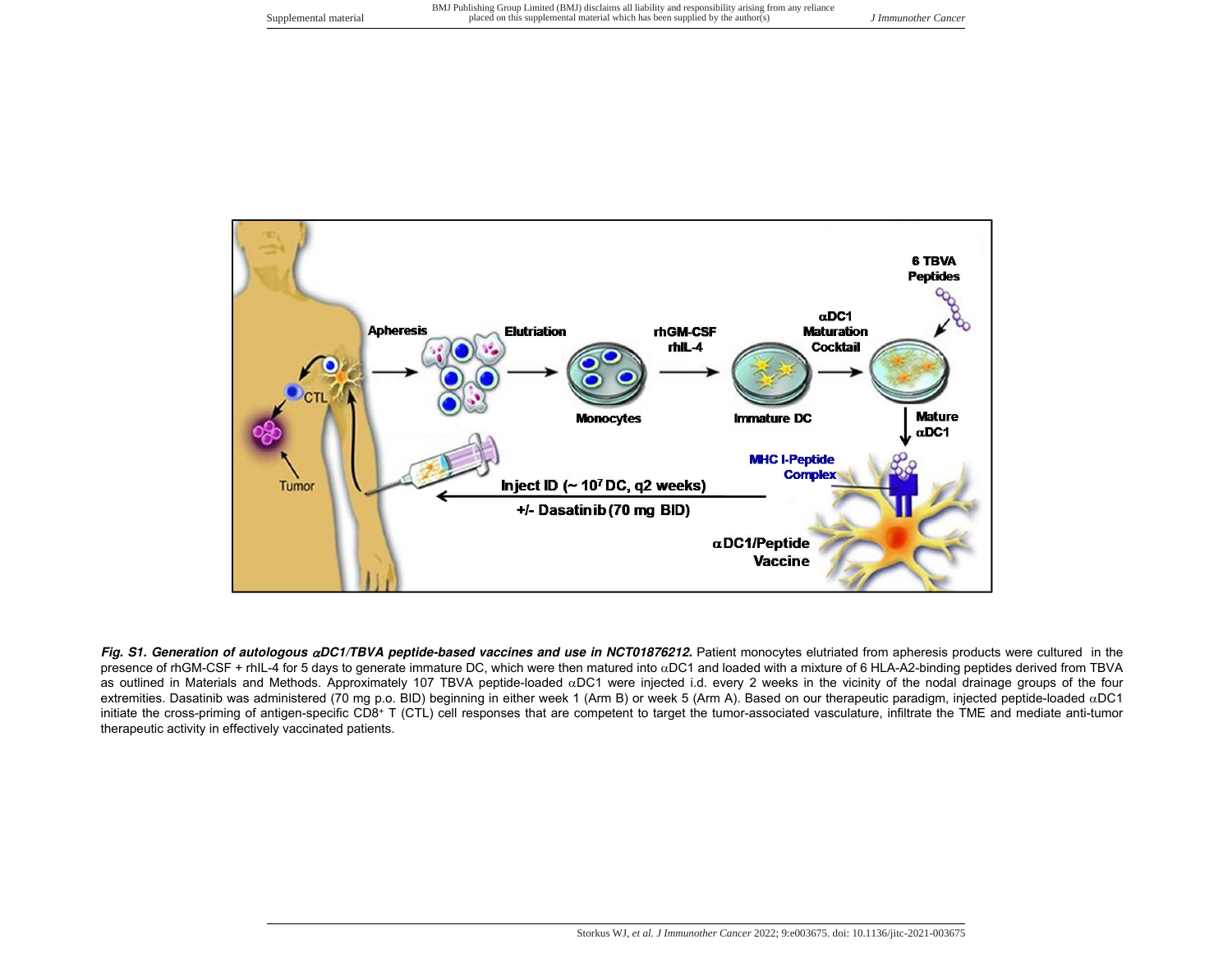

Figure S2. Patient immune response (IR) to vaccine peptides correlates with IR to spread (non-vaccine) peptides. The number of vaccine or non-vaccine peptides to which individual patients developed a positive response on-treatment (per Fig. 2A) was determined using IFN- $\gamma$  ELISPOT assays as outlined in Materials and Methods.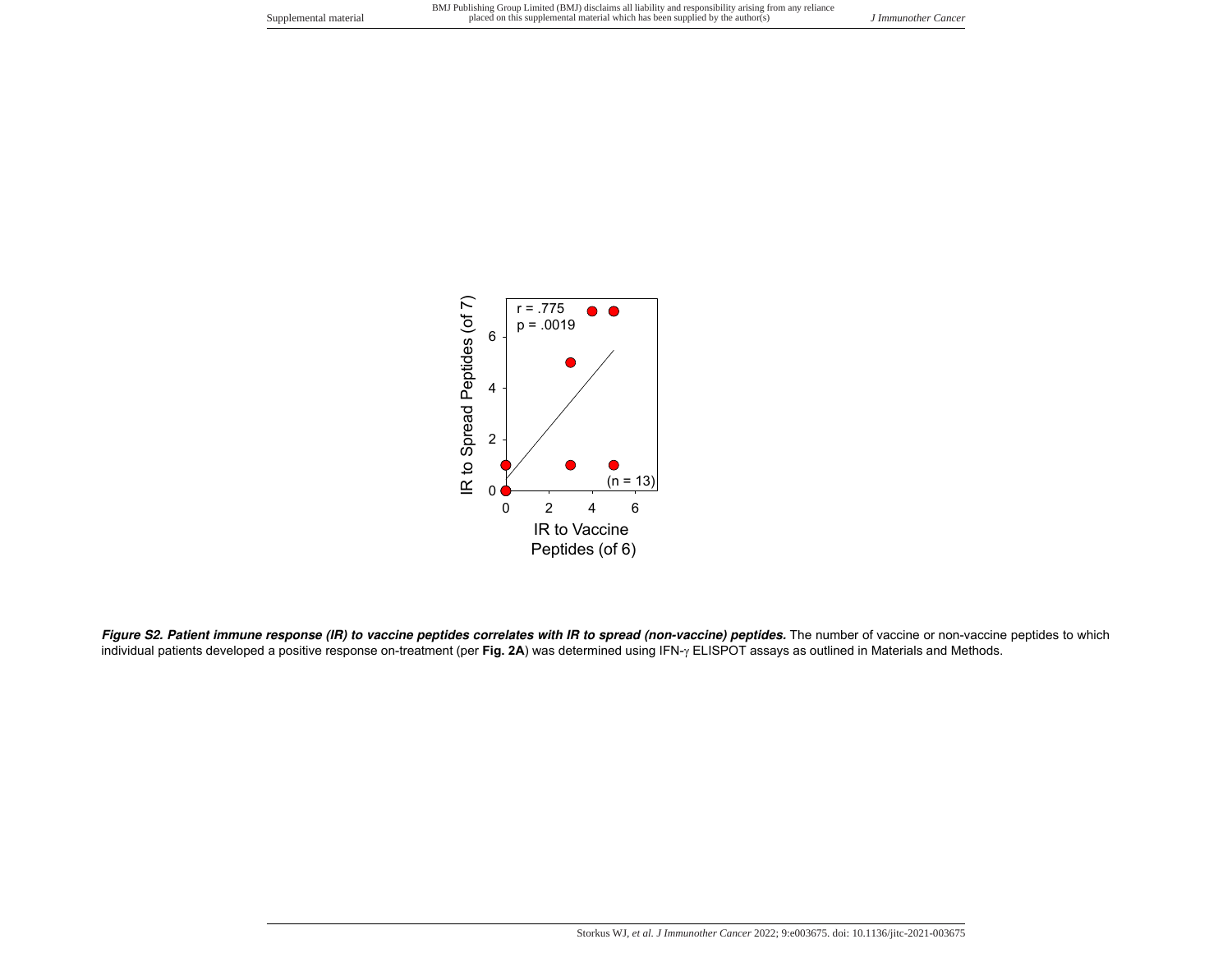

**Figure S3. Peripheral blood TCR convergence at baseline is associated with patient response to vaccine peptides and epitope spreading (ES).** In **A**, patient baseline peripheral blood TCR convergence is reported based on patient immune response (IR) to vaccine peptides vs. no immune response (NIR) to vaccine peptides. TCR convergence is plotted vs. cumulative T cell response to vaccine (B) or non-vaccine (NV) peptides (C) as determined in IFN- $\gamma$  ELISPOT assays, with the latter serving as an index of epitope spreading in the patient T cell repertoire on-treatment.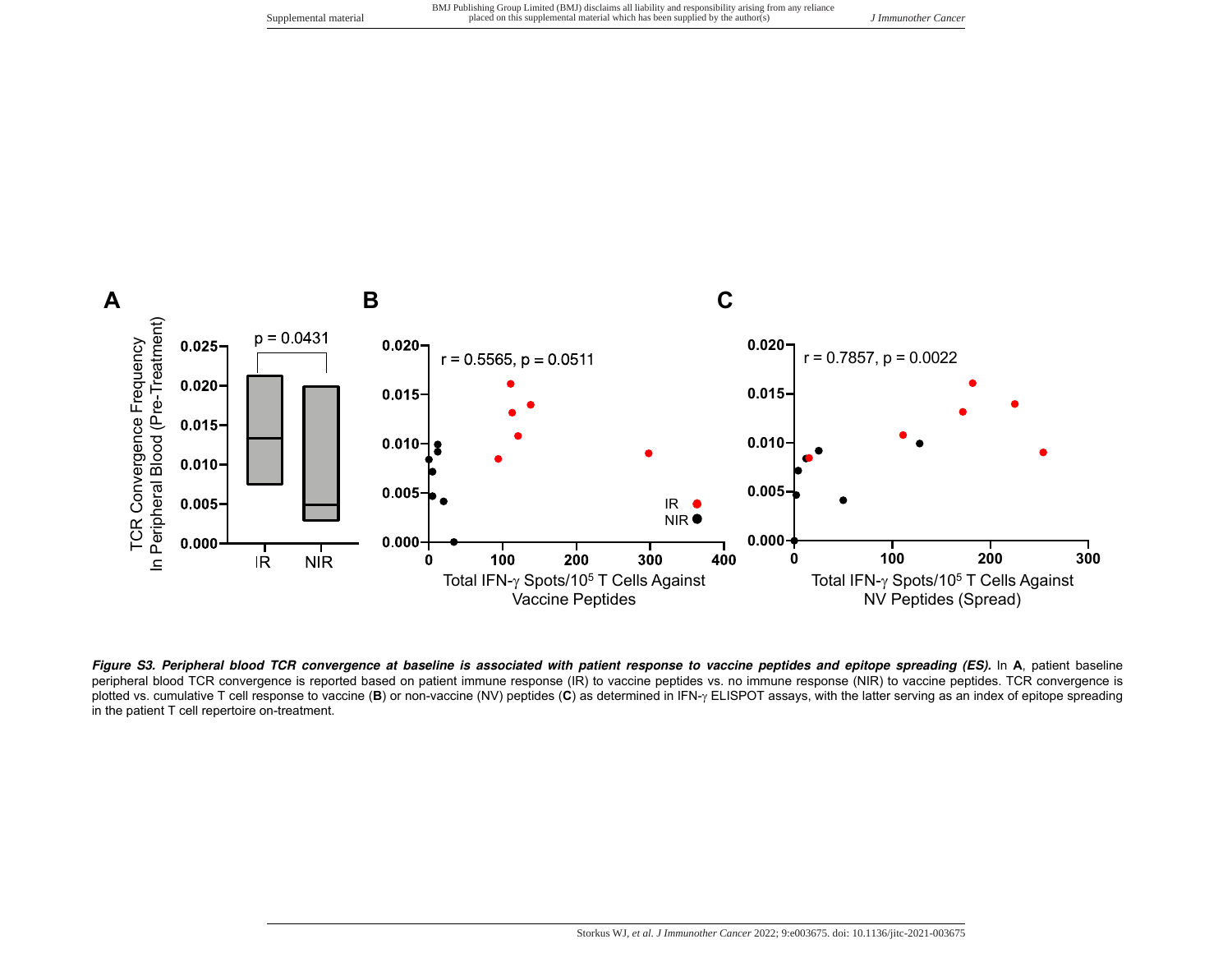

Figure S4. TCR convergence in the peripheral blood T cell repertoire remains stable or increases over time on-treatment in PR patients. Peripheral blood specimens isolated from patients at baseline vs. the indicated time points on-treatment were analyzed using Oncomine TCRB-LR assays for TCR convergence as described in Materials and Methods.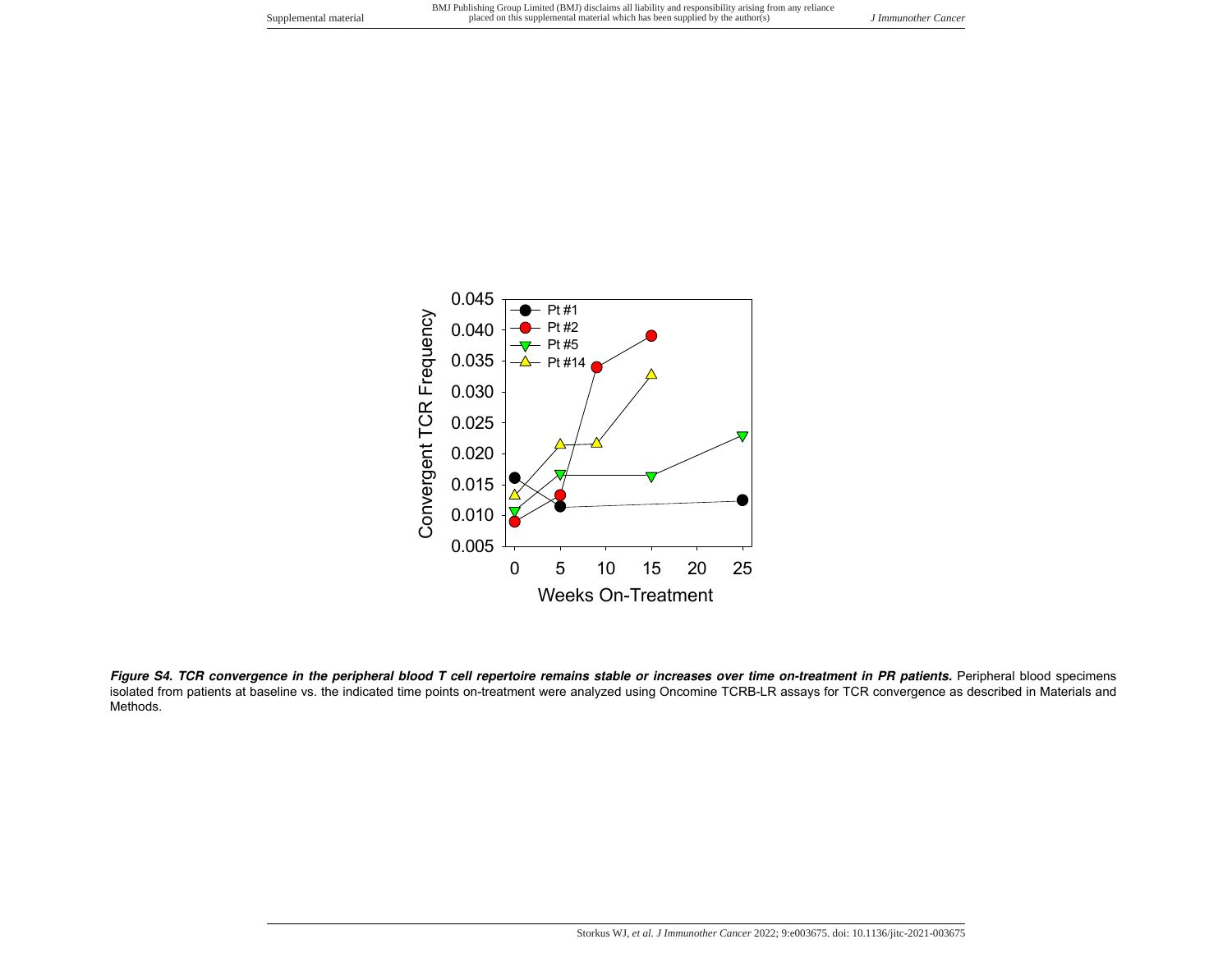

**Figure S5. Flow cytometry analysis of cell surface costimulatory and checkpoint molecules on vaccine DC1 segregated based on patient immunologic/clinical response to** treatment. Aliquots of cryopreserved vaccine aDC1 were stained for the indicated cell surface proteins and analyzed by flow cytometry as outlined in Materials and Methods. Abbreviations: IR, immune response to vaccination; MFI, mean fluorescence intensity; NIR, no immunologic response to vaccination.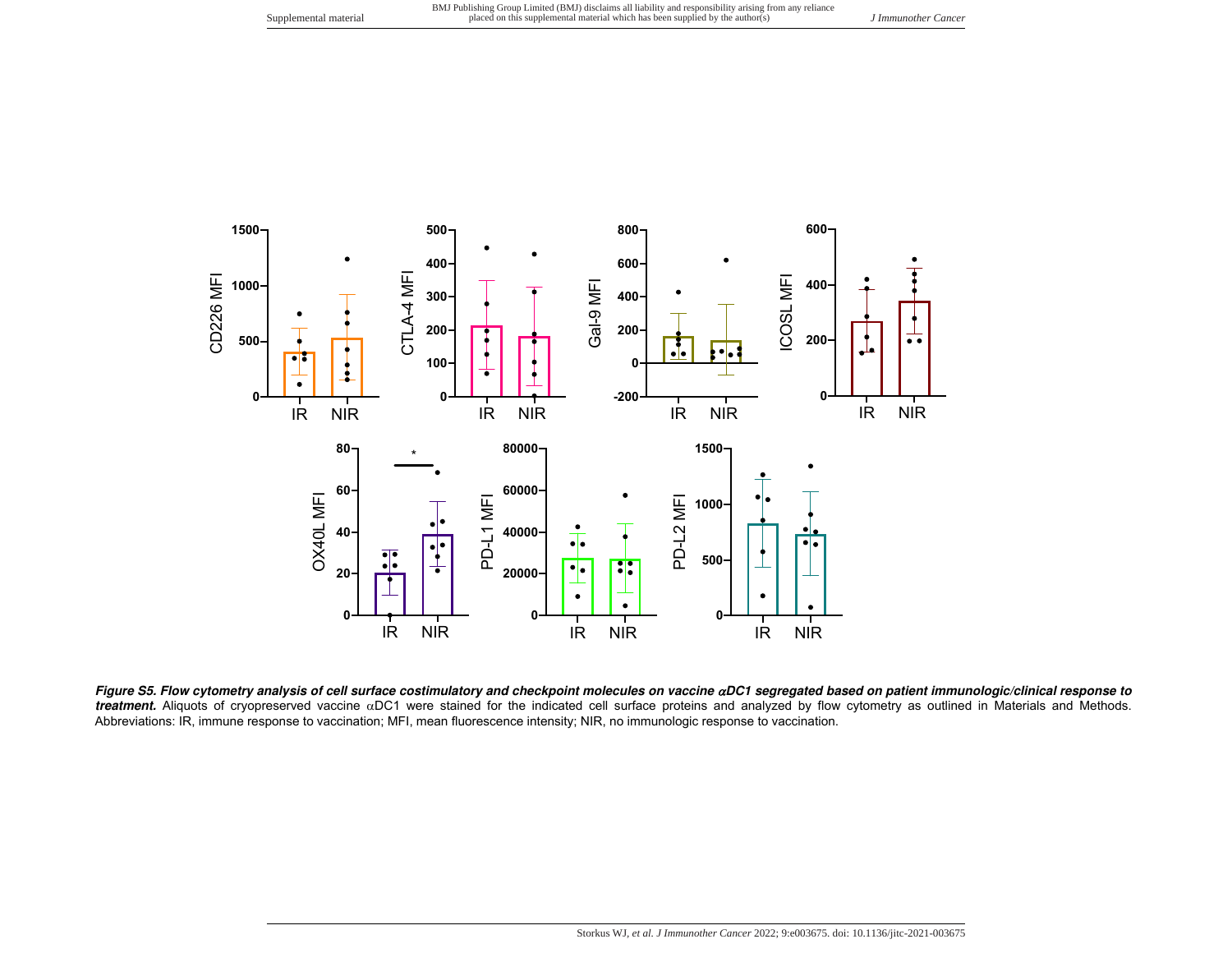

Figure S6. Predominance of gene signatures associated with deficiency in antigen-presenting cell function and IFN/TLR/IL1 family cytokine signaling in  $\alpha$ DC1 from NIR/PD **vs. IR/PR patients. Gene array profiling of patient vaccine DC1 tumor biopsy tissues was performed as outlined in Fig. 4 and Materials and Methods, with gene set enrichment (p < 0.05) then assessed using GSEA software (V.4.1.0) as described in Supplemental Materials and Methods.**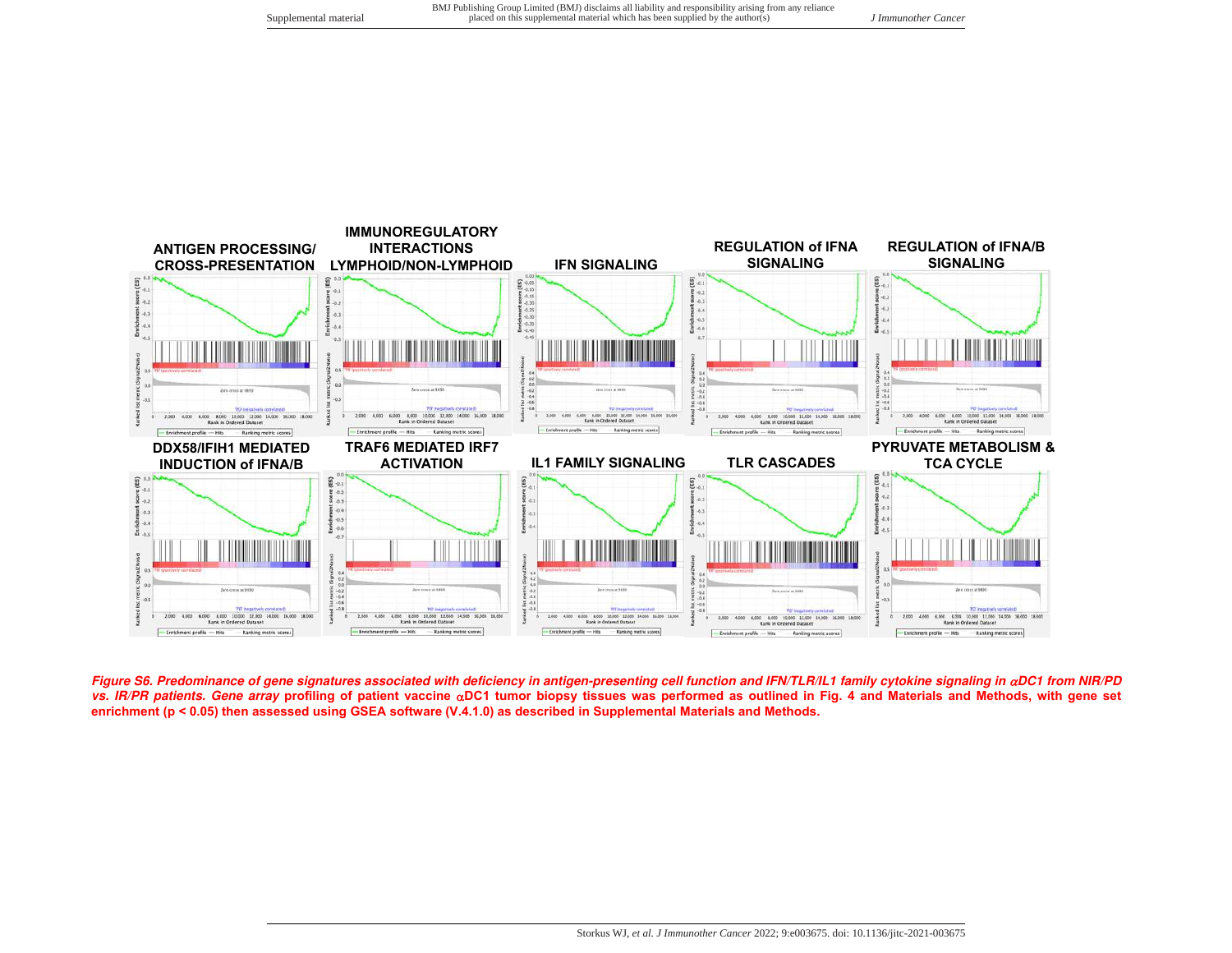

Figure S7. Peripheral blood regulatory cells exhibited modest changes in frequency on-treatment. Frequencies of myeloid-derived suppressor cells (M-MDSC and PMN-MDSC) and FoxP3<sup>+</sup>CD4<sup>+</sup> Treg cells in patient peripheral blood were determined by flow cytometry at baseline and on-treatment (week 5 vs. baseline). Bar and wisker plots are provided based on the segregation of patients based on IR (panel **A**) or OCR (panel **B**) status. Abbreviations: IR, immune response to vaccination; NIR, no immune response to vaccination; PD, progressive disease; PR, partial response; SD, stable disease.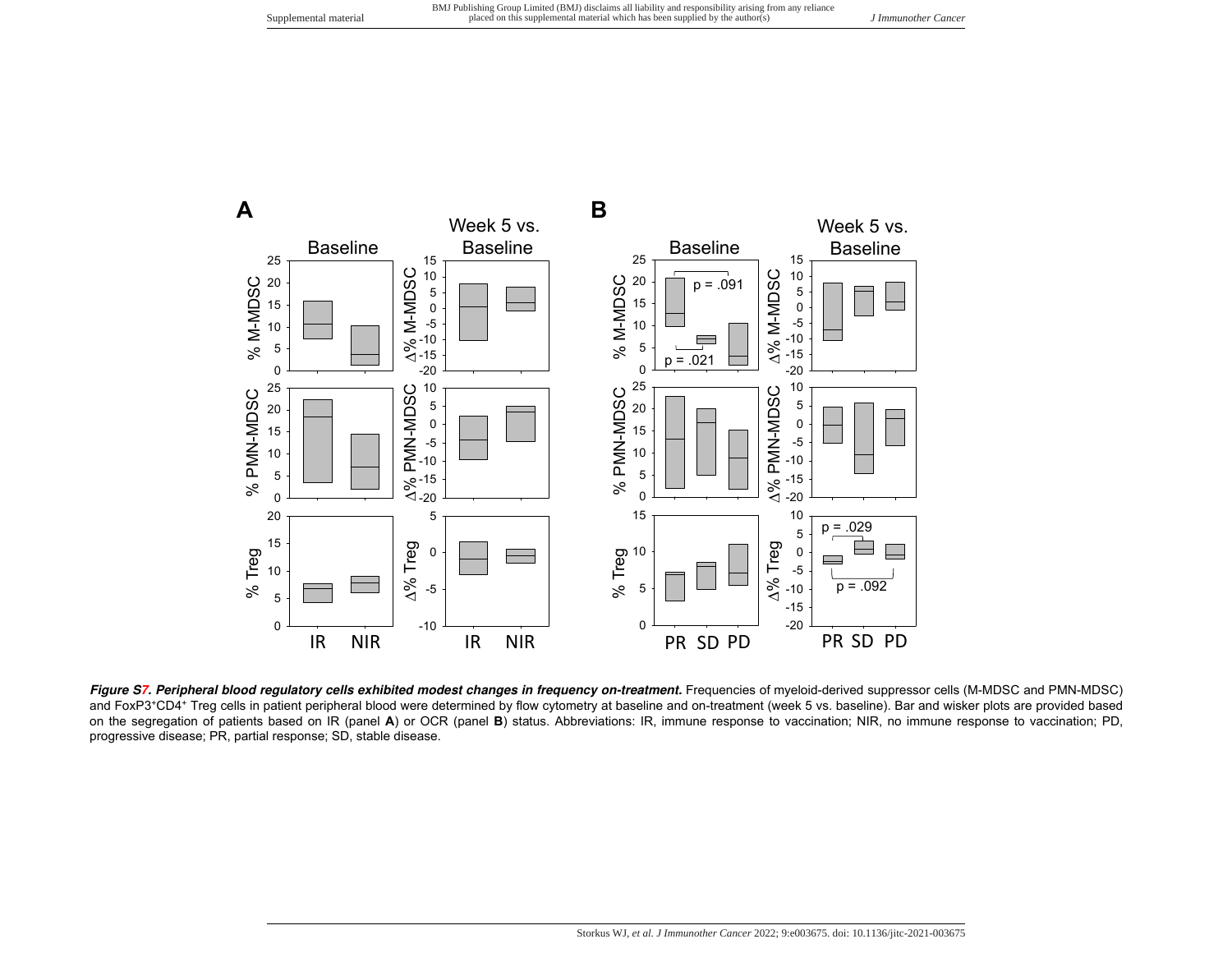

Figure S8. Serum CXCL10 fails to identify patients based on immune and clinical response to vaccination. Patient sera were isolated at baseline and 5 week on-treatment and analyzed for CXCL10 content by specific ELISA as outlined in Materials and Methods. Bar and whisker plots are depicted for patient results segregated based on (**A**) immune response (IR) vs non-immune response (NIR) to vaccine peptides as determined in IFN- $\gamma$  ELISPOT assays or (B) OCR status on trial. Abbreviations: IR, immune response to vaccination; NIR, no immune response to vaccination; OCR, objective clinical response; PD, progressive disease; PR, partial response; SD, stable disease.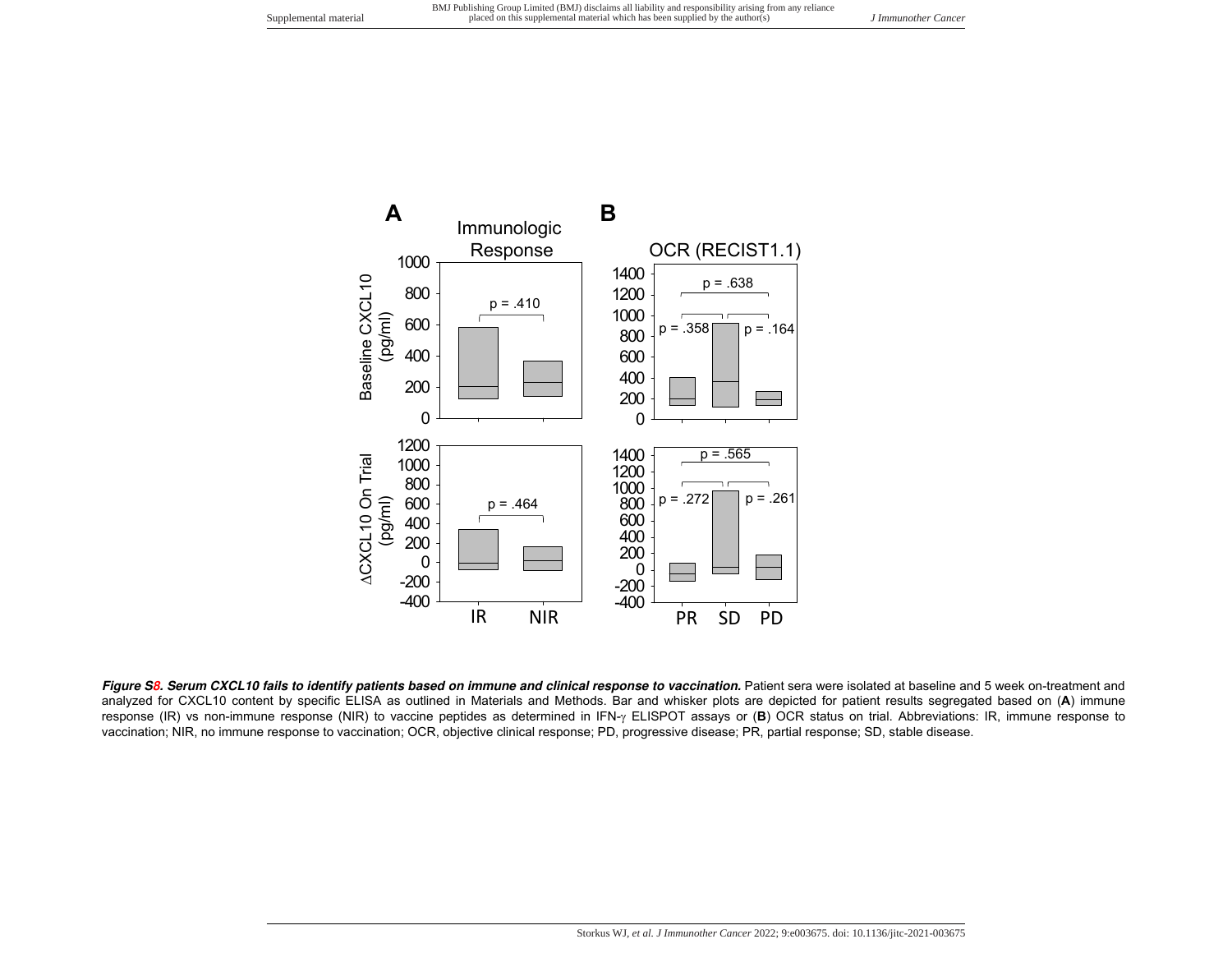

Figure S9. Serum levels of soluble checkpoint or costimulatory molecules fail to identify patients based on immune response to vaccination. Patient sera were isolated at baseline and 5 week on-treatment and analyzed for the indicated soluble checkpoint (**A**) or costimulatory (**B**) molecules using the multiplex Luminex Immuno-Oncology Checkpoint Marker Panel as described in Materials and Methods. Bar and whisker plots are depicted for patient results segregated based on immune response (IR) vs non-immune response (NIR) to vaccine peptides as determined in IFN-y ELISPOT assays. Not significant (NS) for IR vs. NIR. \*p < 0.05 vs. HD. Abbreviations: HD, healthy donors; IR, immune response to vaccination; NIR, no immune response to vaccination.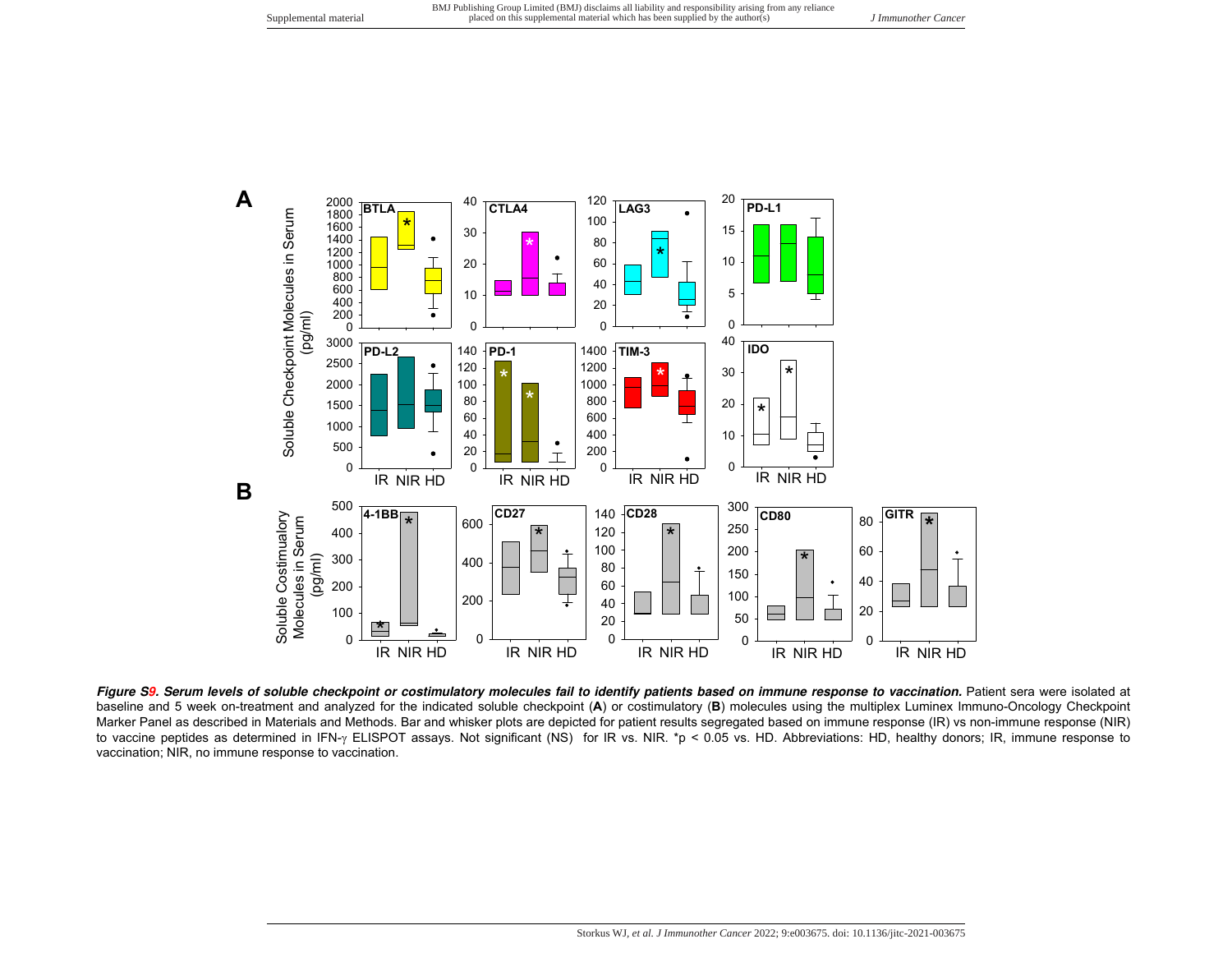

**Figure S10. Baseline tumor pathways associated with patient outcomes on trial. OIRRA profiling of tumor biopsy tissues was performed as outlined in Fig. 5 and Materials and Methods, with gene set enrichment then performed using GSEA software (V.4.1.0) as described in Supplemental Materials and Methods. Baseline tumor pathways positively (A) or negatively (B) associated with PR/IR (p < 0.05).**